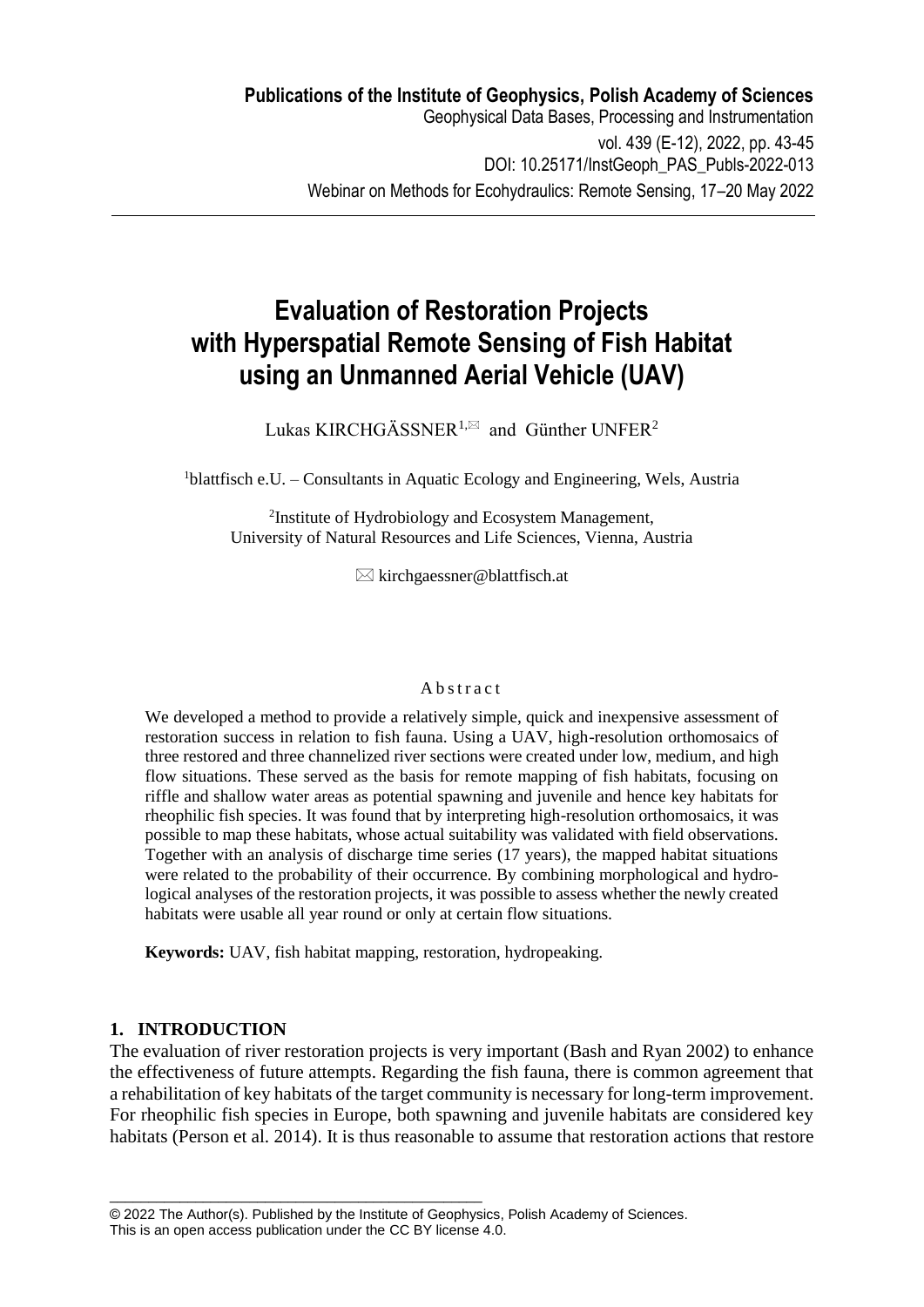these key habitats are more likely to have a positive effect on the fish community than those that do not.

Traditionally, river habitat assessment is carried out in the field. However, it is more and more supplemented by methods of aerial image interpretation and other remote sensing techniques. Especially Unmanned Aerial Vehicles (UAVs) provide an easy, cost-effective alternative to traditional habitat mapping (Carbonneau and Piégay 2012).

In this work, a UAV was used to map fish habitats at three restored and three channelized river sections in Austria. One study site is located at the river Ybbs in Lower Austria, which shows a nivo-pluvial flow regime. The other two sites are located at the river Enns in Styria (moderate nival flow regime), one of which is heavily affected by hydropeaking. In addition, discharge time series were analyzed to relate the mapped habitat situations to the probability of occurrence of the documented flow situations.

# **2. DESCRIPTION OF THE METHOD**

#### **2.1 Habitat mapping**

Aerial imagery was acquired with the UAV model DJI Phantom 4 RTK at an altitude of 60 m. The generated orthomosaics had a spatial resolution of 1.9 cm. For each restoration site, a channelized river section of equal length was chosen as comparison site. At each site, surveys were conducted at multiple flow situations, ranging from low to high flow. The mapping was done in the GIS-software QGIS. Fish habitat was digitized manually on mesohabitat-level by visual interpretation. The mapped mesohabitats consisted of riffles, shallow areas, pools and runs. Riffles and shallows were assigned the fish-ecological function as potential spawning and larval/juvenile habitats for rheophilic fish species. As ground-truth data, coloured metal discs were placed on the river bottom before the UAV survey. At each disc, water depth was measured, which later helped in the visual estimation of different water depths. Additionally, the mapped potential juvenile habitats were validated with traditional visual mapping of juvenile fish in these areas. We hereby were able to outline habitat availability both quali- and quantitatively.

### **2.2 Discharge analysis**

To investigate the probability of the documented situations, discharge time series (2002–2018, 15 min) were obtained from the gauging stations closest to study sites. These were split into three discharge periods, respectively, according to the life cycle of the European grayling (*Thymallus thymallus*), whereas "spawning and incubation" included all data from March–May, "early juvenile" all data from May–July, and "late juvenile" all data from August–October. For these periods, flow-duration curves were calculated. These enabled to estimate the share of time the documented flow situations were exceeded, which was set as exceedance probability.

## **3. RESULTS AND CONCLUSION**

The restoration at the Ybbs is considered a complete success, as the recreated spawning and juvenile habitats are available in high proportions at all flow situations, even at higher discharges with a rather low probability of occurrence.

The first studied restoration at the Enns led to an increase in spawning habitat. Juvenile habitat however remains a bottleneck as it is massively decreased at higher flows, which, however, are typical in the early phase of the life cycle of grayling due to the nival flow regime.

At the second studied restoration at the Enns, potential spawning and juvenile habitats have been recreated. However, because of sub-daily flow fluctuations due to hydropeaking, they are instable and hence not permanently available for fish. For example, 79% of newly created shallow water areas are dewatered in about 20% of the time and are therefore impose a high risk of stranding juvenile fish. These findings are summarized in Fig. 1*.*